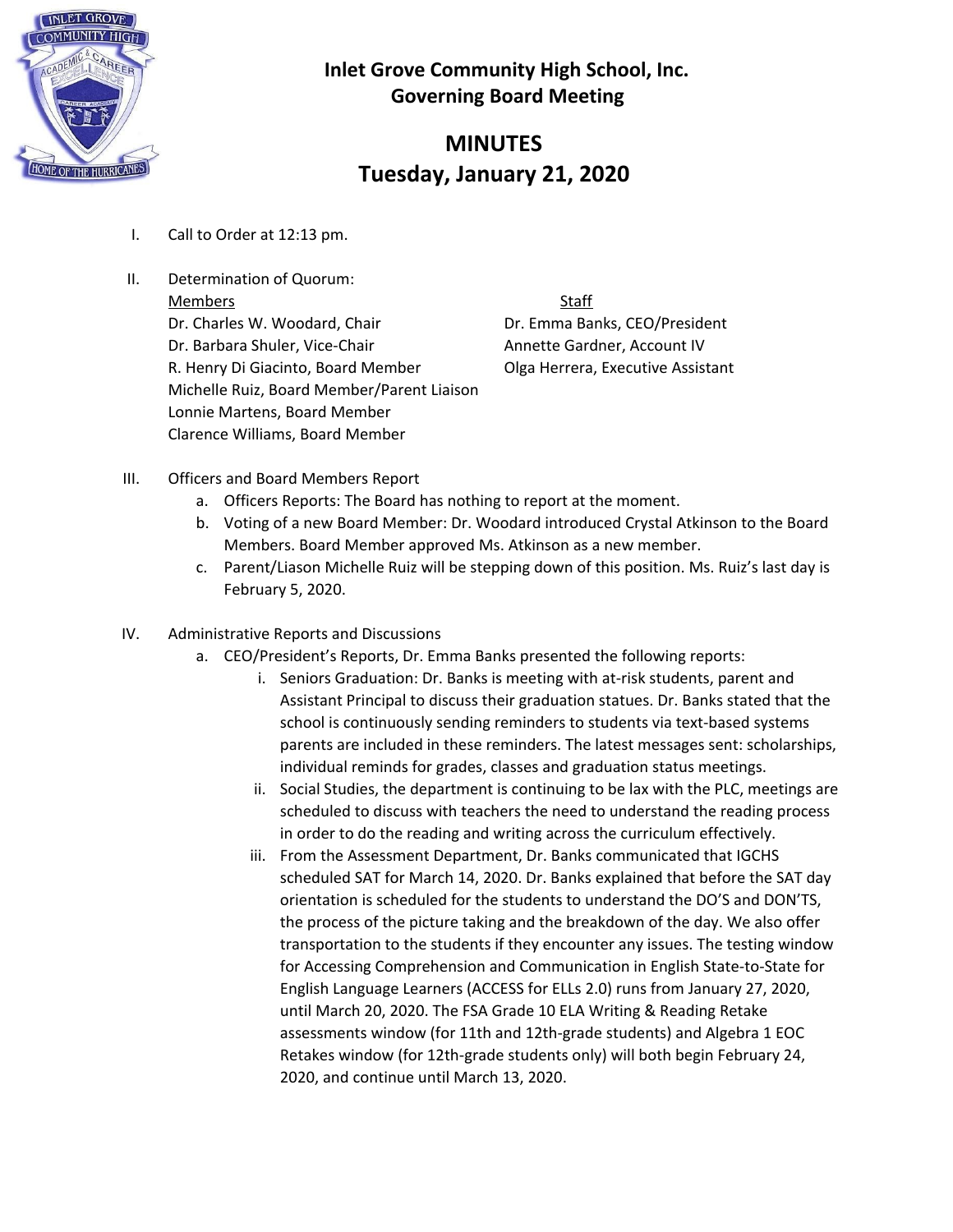

- iv. ESE Department, Dr. Banks let the Board Members know that at this moment the ESE department has 69 students the codes included 251 and 252. 5 IEPs Meetings scheduled for January and 2 Re-Evaluation due January 21, 2020.
- v. Recruiting, currently, 130 students have applied, 70 students have been accepted, and we have received 30 registrations. These numbers reflect well for the upcoming year. Grades for the fourth grading period went in and each of the administrators will be reviewing student grades, meeting with students with D's and F's. Mr. Billy Gira has set up SBT meetings for those students determined to need academic, disciplinary, or attendance support. For the next school year, we will need to recruit Math, Social Studies and English teachers.
- vi. Open House will take place on January 22, 2020, at 6:00 pm. Everyone is invited.
- b. Financial Reports by Annette Gardner: Ms. Gardner presented and explained the Financial Report to the Board Members. An Amended Budget will be presented after these reports due to the Corrective Action Plan FY 2019-2020. The following is the financial report:
	- i. Revenue increased: \$10,000 donation from Emma Banks/CEO.
	- ii. Expenses decreased/increased: Instructional account a salary reduction of \$9,999.69. Career Instructional account \$11,116.44 increased in ER Health Insurance contributions. Guidance \$4,885.83 increased salary. Media \$1,914 decreased ER Health contribution. Instructional Support Technician \$713 decreased ER Health contributions. Administration \$28,366.15 salary reduction, increased ER Health contributions. Fiscal Services \$6,670.37 salary reduction, increased ER Health contributions. Operation of Plant \$12,737.84 salary reduction, decreased ER Health contributions.
	- iii. Submitted Title I second quarter reimbursements due January 17, 2020, from October to December 2019, the reimbursement total of \$79,840.71.
	- iv. The City of Riviera Beach utility bill was credited to IGCHS, due to water leakage. the water bill adjustment was for a total credit amount of \$5,948.96.
	- v. The following are the management reports at the end of December 31, 2019, and January 21, 2020. Net Income - \$119,794.38 due to pending AR. Statement of cash flows at the end of January 21, 2020, - \$194,471.13. The A/P Aging detail is included as well with a total of \$106,537.91 as of January 21, 2020. Included in the fiscal year 2019 - 2020 Employee List including ended salaries and differences.
- V. Old business
	- a. Arnold Law Firm Dr. Banks communicated to the Board Members that the attorney's fees are extremely high, we had minimized the communication between the school and the attorney.
	- b. Night School Program Dr. Banks reconfirmed to the Board Members that the programs ar ugh uh e no longer offer at the school and the District is paying the Director's salary.
	- c. Outstanding Bills, Dr. Banks distributed copies of any outstanding invoices to the Board.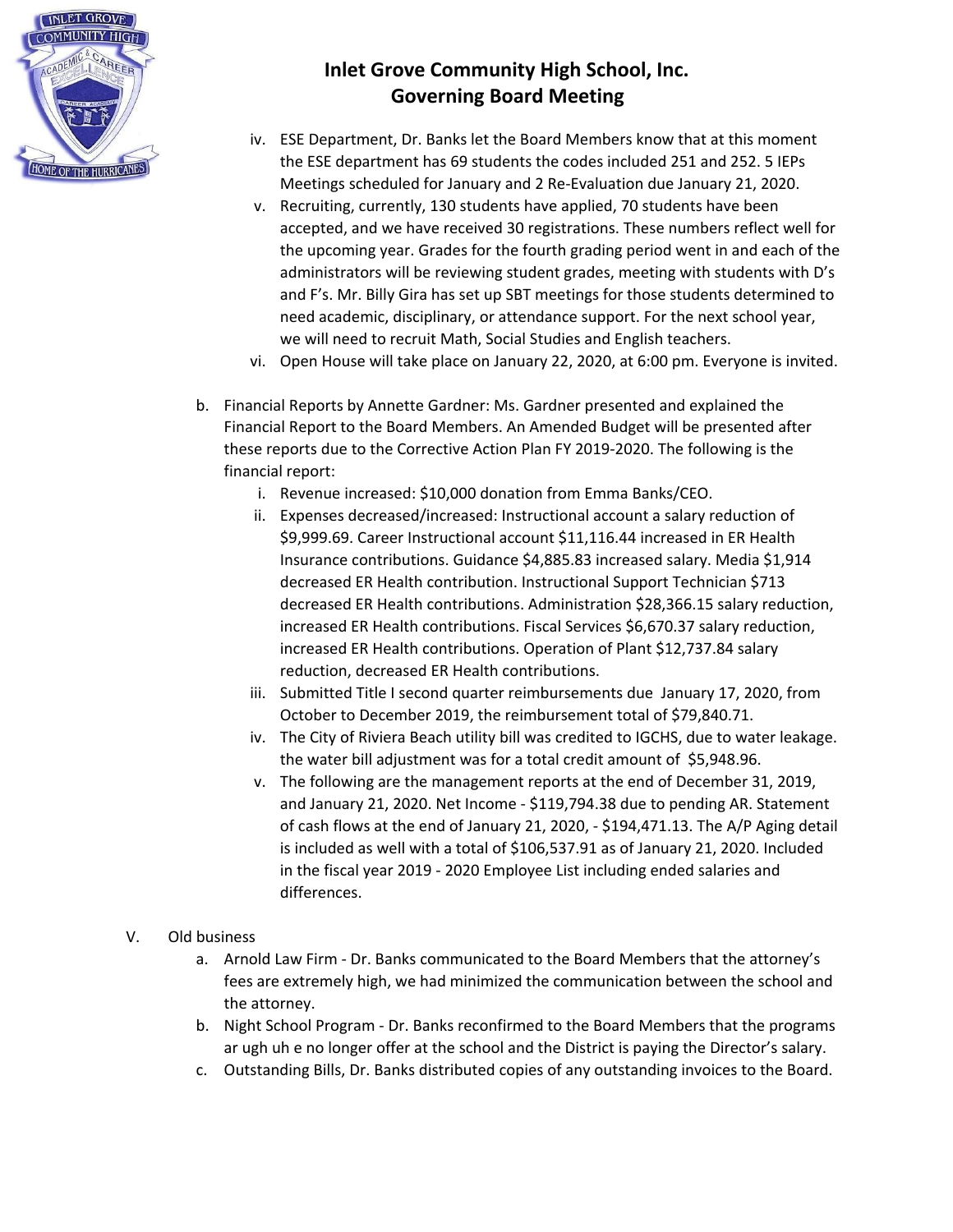

- d. IGCHS Medical Symposium, February 8, 2020. Dr. Banks invited all board members to this event, also communicated that the administrators' team is working together on this event to make it a success.
- e. My Teacher My Hero Awards Gala, Dr. Banks will email the sponsorship package to the Board Members, including the description letter of the Awards Gala.
- f. Mental Health Awareness Convention. Dr. Banks informed the Board Members that this event is been promoted and coordinated by the Mosaic Group.
- g. Careersource MOU, Michael Corbit VP of Business Services from CareerSorce, presented the following, CareerSource is chartered by the state of Florida and has a dedicated team of career counselors, business coaches, and training providers to help area businesses stay competitive through training grants and talent acquisition, and job seekers find new jobs through career assessments, training, and employment assistance. CareerSource has been awarded a marine pre-apprenticeship grant. CareerSource will work with IGHS to administer pre-apprenticeship and apprenticeship curriculum and training services to interested eligible students that would like to gain pre-apprentice and employment in the marine industry. CareerSorce discovered that one of the targeted industries needed in Palm Beach is the Marina Industry. IGCHS has a great program and CareerSorce would like to have IGCHS to be involved in this pre-apprenticeship program. CareerSource's goal is to attract students into the Marine Industry and get employment within Palm Beach County. The CareerSource created an MOU draft and would like for the Board Members to review, discuss and make a decision if this is a program that IGCHS will be interested in participating in. Before making any decisions the Board Members would like to see a complete description of the curriculum, where the equipment is coming from, students' school materials, manuals, books and a breakdown of funds from CareerSource to support this program.
- h. School Security Guard Contract, Dr. Woodard presented to the Board Members the Law Enforcement Service Agreement between the District and IGCHS, for review and approval. The Board Members approved the School Security Guard Contract.

#### VI. New Business

- a. New Board Member Approval: Dr. Woodard introduce new Board Member Crystal Atkinson to the Board Members
- b. Corrective Action Plan (CAP): Prior to renewing the contract this CAP has to be approved by the board and sent to the District no later than February 14th. The following items are listed by the District in our CAP:
	- i. **Evidence** that expenditures did not exceed available resources in each fund. Overall, expenditures exceeded revenues for the fiscal year 2019.
	- ii. **Maintains positive financial trends**. Financial Indicators show negative trends over the previous two fiscal years.
	- iii. **Maintain an adequate fund balance**. FY19 Ending General Fund balance per audit was \$52,967, which is below the recommended minimum ratio of 3%.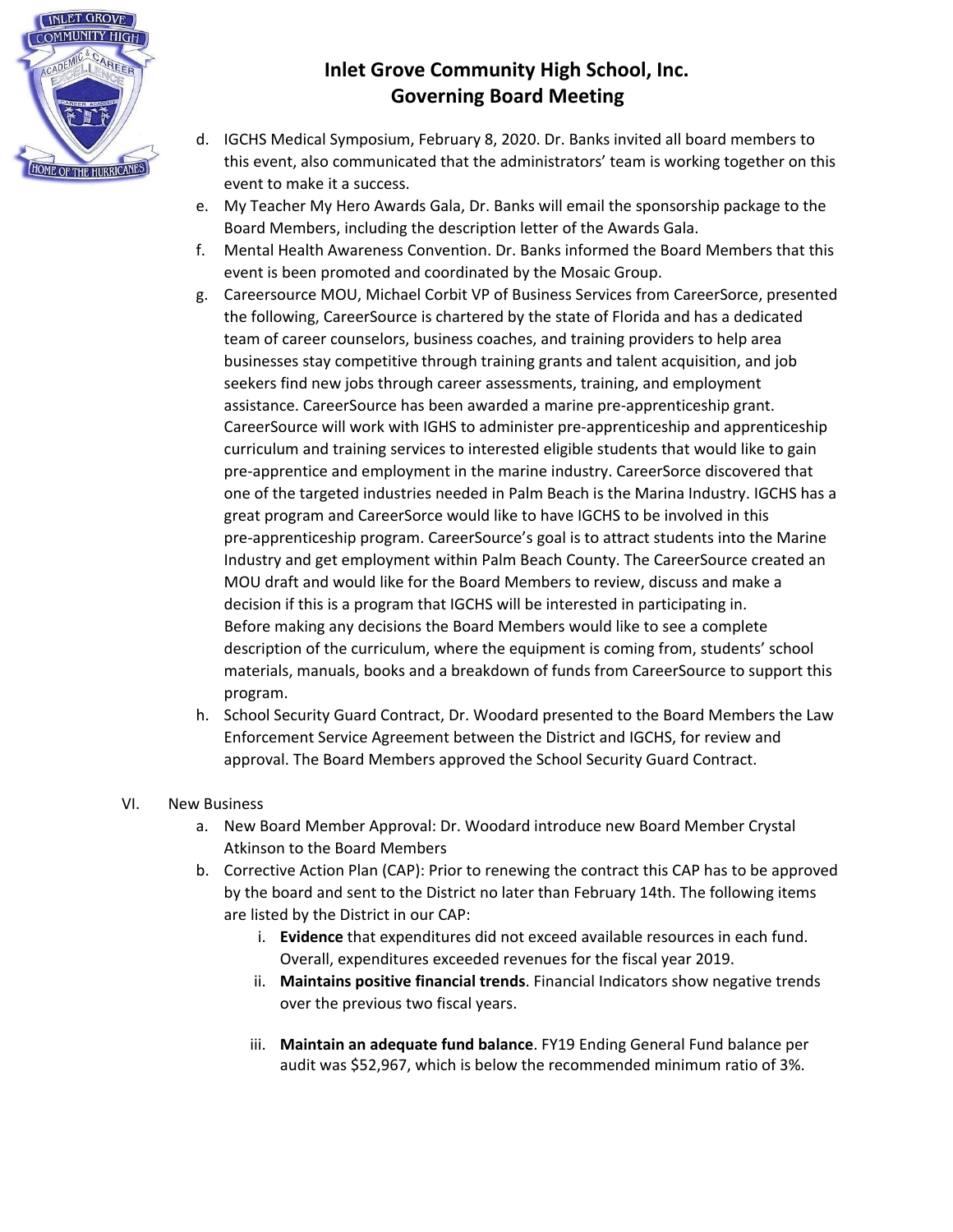

Dr. Banks' action plan starting January 1, 2020, a monthly amount of \$10,000 will be in the reserve account. This will continue until June 30, 2020. By executing these deposits a total savings of \$60,000 will reflect in the reserve account. Additional, to \$41,760 from the cuts salaries and a donation from Dr. Banks of \$10,000. With a total savings of \$101,760 for the fiscal year 2019-2020.

To bring the fund balance to \$101,760.00 for the school year ending June 30, 2020, Dr. Banks has made adjustments by cutting salaries. From the CEO's salary, a check of \$10,000 will go into the reserve account. the CAO will work 226 days for a total savings of \$12,000. The accountant II will work 226 days for a total savings of \$5,760. The reading teacher's salary will be reduced with a total savings of \$14,000

Dr. Banks' goal for the fiscal year 2020-2021 and staring July 2020-2021 is to deposit an amount of \$15,000 in reserve account each month, given a total of \$180,000 for the fiscal year.

The payroll history will be sent to the District as evidence of the CAP, Dr. Banks will be monitoring the expenditures to make sure that is no overspend.

- VII. Public Comment on Non-Agenda Items. Nothing at the moment
- VIII. Next Governing Board Meeting Date will be **February 18, 2020**.

**Motion #1:** Henry Di Giacinto made the motion to accept Crystal Atkinson as a Board Member, Board Members voted and approved. **Vote Unanimous.**

**Motion #2:** Lonney Martens made the motion to accept the CAP provided to the board by Dr. Banks, Board Members voted and accepted. **Vote Unanimous.**

**Motion #3:** Henry Di Giacinto made a motion to have a revised MOU version with specifics about this program, details on what the program covers and the breakdown of the CareerSource funds for the program, final voting is on the table until a clear definition is made regarding the responsibilities of both parties CareerSource and IGCHS. **Vote Unanimous.**

**Motion #6**: The Board members voted and approved the School Security Guard Contract. **Vote Unanimous.**

**Motion #7**: Henry Di Giacinto made the motion to accept the Amended Budget and Financial Report presented today by Ms. Gardner and pending on an additional amendment to make it more accurate. **Vote Unanimous.**

IX. Meeting Adjourned at 2:35 pm.